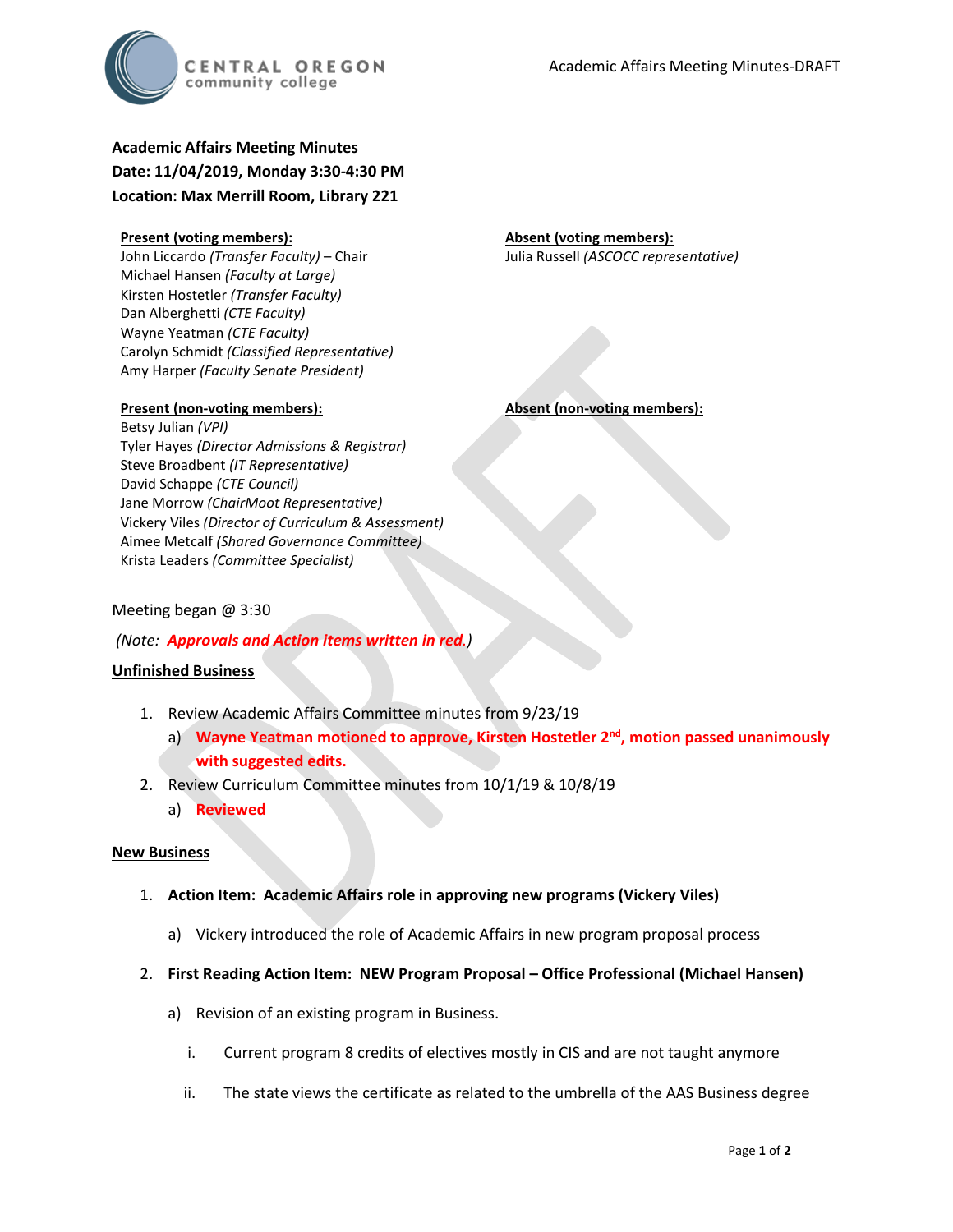

- iii. Opportunity to make changes to the certificate and test the new program approval process.
- b) New program will be in place for fall 2020. Office Professional will replace Office Assistant
- c) The certificate will become nested in the AAS Business degree and can be completed in a year.
- d) The new program creates an exit point in the business program that did not exist before and rallies around the position of Office Professional.
- e) Potential enrollment increases would allow additional courses to be offered that would be taught by adjunct/part-time faculty.
- f) Concern was raised by CIS that the new direction of the program to move away from technical computer skills and the impact on the CIS department offerings.
	- i. Curriculum committee has a process in the workflow of the program approval to address impacts on departments.
- g) **Jane motioned to approve, Dan seconded. Motion passed unanimously**
- 3. **First Reading Action Item: Related Instruction amendments (Betsy)**
	- a) Courses need to be addressing the needs of the program.
	- b) Course description revision for many related instruction courses to address CTE programs.
	- c) Written requirement moved into the outcomes of Communication.
	- d) **Amy motioned to approve, Wayne seconded. Motion passed unanimously.**

The meeting adjourned at 4:17 pm. **Next Meeting: is November 18, 3:30 – 4:30, Max Merrill room**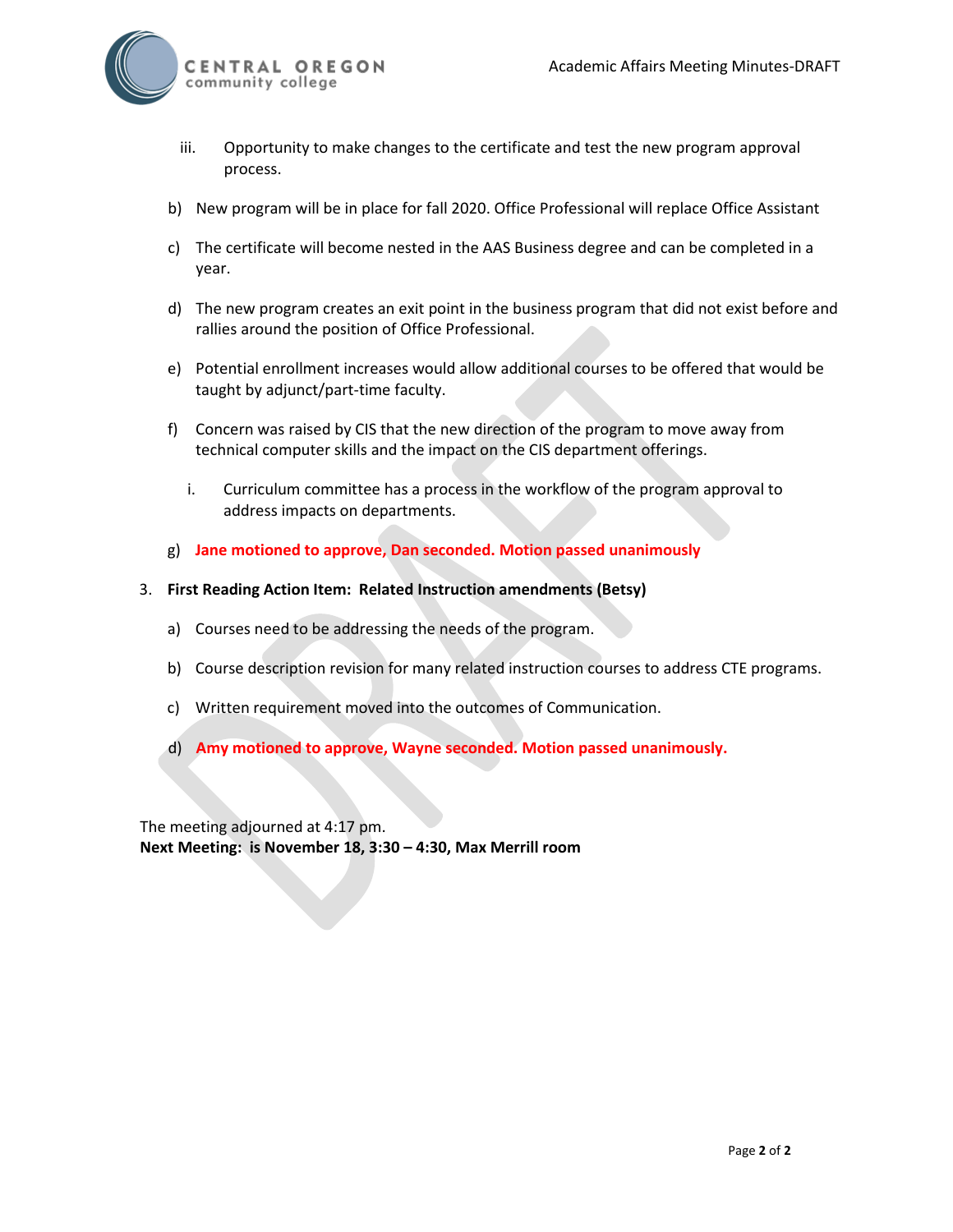

## **Curriculum Committee Meeting Minutes - APPROVED Date & Time 11/5/19, Tuesday 8:30 - 9:30 AM Location: OCH 141**

## **Present (voting members):**

- Ron Boldenow (Chair, CTE Representative)
- Michele Decker (Faculty Forum, CTE Representative)
- Sarah Fuller (Faculty Forum, Transfer Representative)
- Elizabeth Hylton (Faculty Forum, Faculty Forum, At Large)
- Annemarie Hamlin (Instructional Dean, Presidential Appointment)

### **Absent (voting members):**

• Faculty Forum, At Large (not yet appointed)

### **Present (non-voting members):**

- Erika Carman (Instructional Systems Specialist, Curriculum and Assessment)
- Jared Forell (Assistant Director of Curriculum and Technology, Admissions and Records)
- Keri Podell (Academic Advisor, CAP Center)
- Vickery Viles (Director of Curriculum and Assessment, Curriculum and Assessment)

### **Absent (non-voting members):**

• ASCOCC Representative (not yet appointed)

#### **Guests**

- Theresa Freihoefer (Associate Professor, Business)
- Paula Simone (Chair, Natural & Industrial Resources)

### **Minutes:** *(Note: Approvals and required action items written in red)*

### **Consent Agenda**

(The following items also appeared on the 10/22/19 meeting which took place via email but due to lack of quorum in a vote, are included again.)

- 1. Approve 10/08/19 minutes
- 2. Approve course inactivations (no outside impacts)
	- a. BA 120, BA 121, BA 123, BA 124
	- b. LMT 258, LMT 259, LMT 266
- 3. Second Readings, Humanities
	- a. Course revisions
		- i. ENG 106: Intro to Literature: Poetry
	- b. Course inactivations
		- i. WR 095: Basic Writing II
- 4. New consent agenda items
	- a. Course inactivations (no outside impacts)
		- i. AH 205: Medical Ethics
		- ii. ART 157C1: Jewelry-Precious Metal Clay I
		- iii. ART 257: Metalcraft IV
		- iv. ART 258: Metalcraft V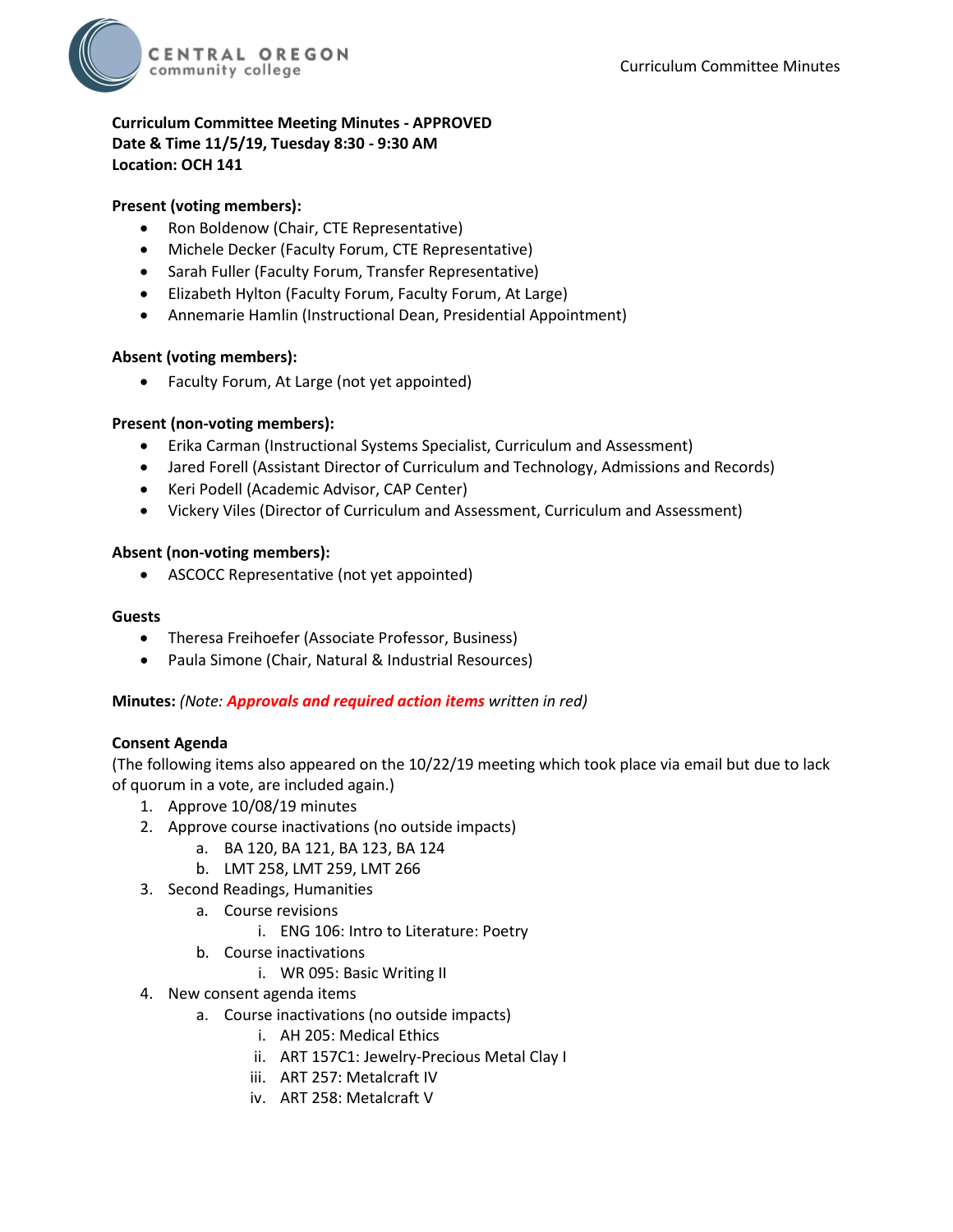

- v. ART 259: Metalcraft VI
- vi. HHP 212: CPR-AHA Heartsaver Pediatric
- vii. HHP 243: Occupation Health, AHA BLS CPR
- viii. HHP 291: Lifeguard Training
- ix. OL 160: Processing the Experience
- x. PSY 214: Personality Psychology
- xi. PSY 225: Eating Disorders
- xii. SOC 142: Film Society: Global Culture
- xiii. SOC 143: Film Society: Contemp Issues
- **5. Sarah Fuller motioned to approve the consent agenda and Liz Hylton seconded the motion. The motion was unanimously approved.**

#### **First Readings**

- 1. Business Administration
	- a. Program revisions
		- i. 5169: Business Administration: Management AASO
			- 1. Removing BA 286 as a requirement and adding a business elective.
			- 2. The committee complemented Theresa on the program outcome assessment methodology.
			- 3. Sample plan Students can take business courses over summer term.
				- a. Faculty can create sample plans that have courses offered over summer term.
	- b. Course revisions
		- i. BA 101: Intro to Business
			- 1. The committee complemented Theresa on the updated student learning outcomes. The number of outcomes were reduced from ten to seven.
	- c. Course inactivations
		- i. BA 286: Managing Business Processes
			- 1. BA 286 is currently a requirement in the Automotive Management AAS. Theresa F. connected with Paul Pelly in the Automotive department and he plans to use BA 250 as an alternative to BA 286. BA 250 is already an option to BA 286 in the program requirements.
			- 2. BA 207: Business Fundamentals covers much of the content of BA 286.
				- a. Students in prior catalog years will still show BA 286 as a requirement. Business advisors will work with individual students to find the appropriate alternative business elective course.
				- **b. Action item: Jared will pull a list of students in the Business Administration: Management AASO for the last two catalog years for Theresa. Theresa will communicate to students and advisors.**
	- **d. Sarah Fuller motioned to approve inactivating BA 286, the revisions to BA 101 and the revisions to the Business Administration: Management AASO. Annemarie seconded the motion. The motion was unanimously approved.**
- 2. Military Science
	- a. Course revisions
		- i. MS 111: MSI:Leader/Personal Devlpmt
		- ii. MS 112: MS I: Intro to Tactical Leader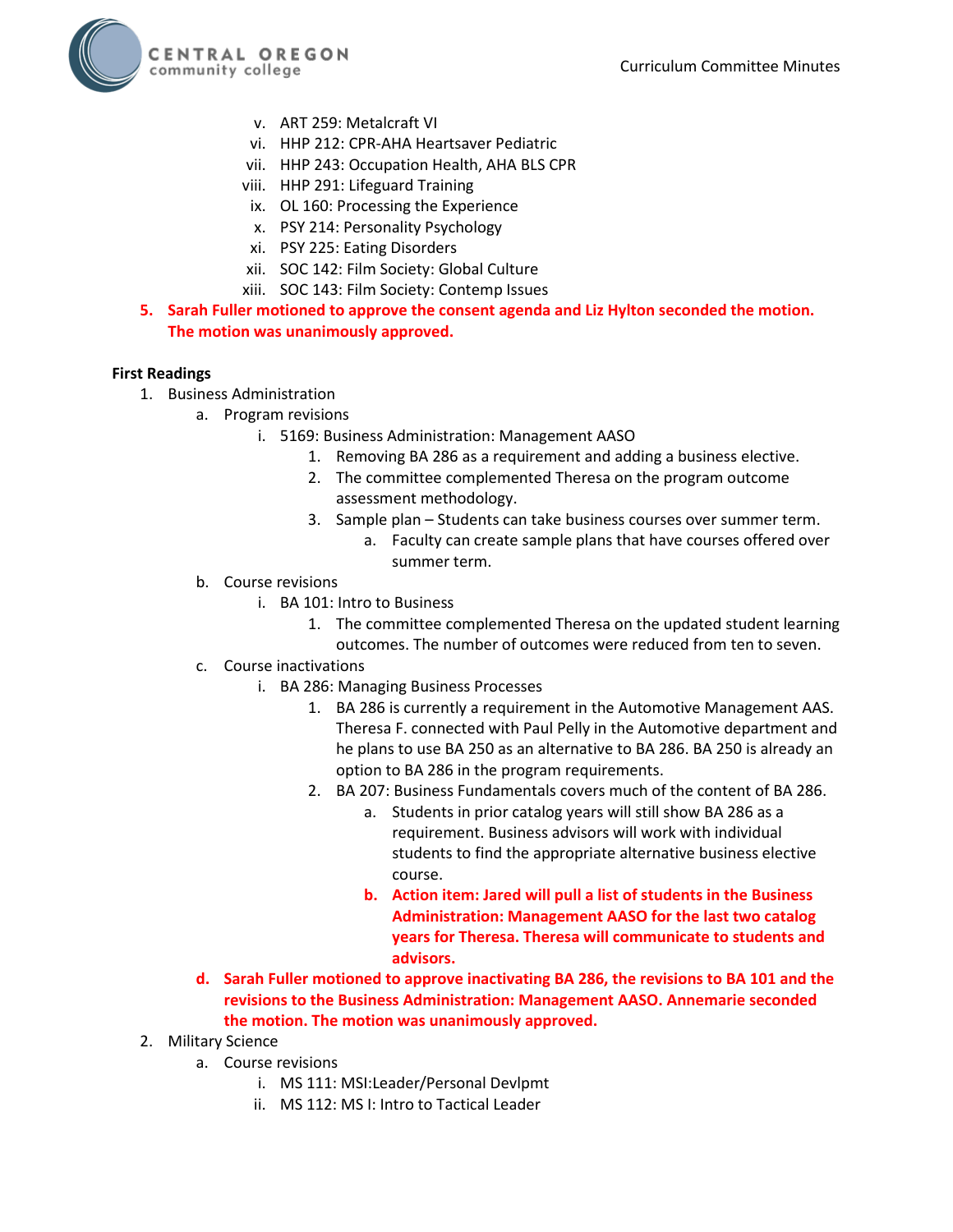

- iii. MS 113: MS I:Orienteering Land Navig
- iv. MS 111, MS 112 and MS 113 are changing from lecture to lab to align with OSU.
	- 1. The content outline and the course description do not align with the outcomes.
	- **2. MS 111, MS 112 and MS 113 are tabled until the course description, outcomes and content outline are updated.**
- 3. Other Business
	- a. Voting by email
		- i. A motion and a second is not required for a consent agenda item voted on via email.
	- b. Membership and quorum
		- i. Quorum in curriculum committee will be 3 out of 5 voting members instead of 4 out of 6 voting members until the faculty forum (at large) position is filled.
	- c. Math curriculum changes
		- i. Kathy Smith has offered to give an overview of the proposed math curriculum changes before the committee officially reviews the proposals.

**Adjourn:** 9:26 a.m.

**Next Meeting:** Tuesday, November 12, 2019—OCH 141 at 8:30 a.m.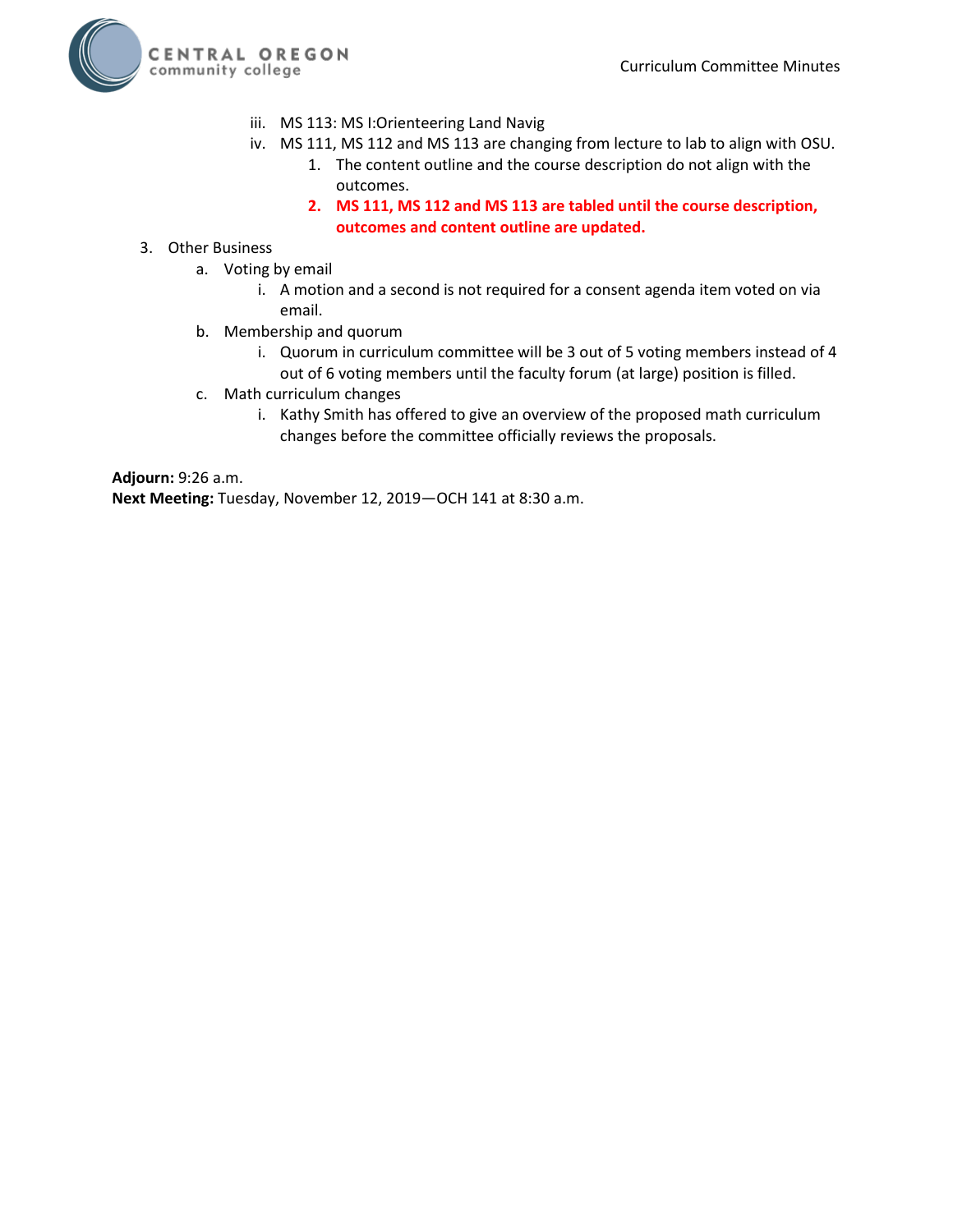

## **Curriculum Committee Meeting Minutes - DRAFT Date & Time 11/12/19, Tuesday 8:30 - 9:30 AM Location: OCH 141**

## **Present (voting members):**

- Ron Boldenow (Chair, CTE Representative)
- Michele Decker (Faculty Forum, CTE Representative)
- Sarah Fuller (Faculty Forum, Transfer Representative)
- Elizabeth Hylton (Faculty Forum, Faculty Forum, At Large)
- Annemarie Hamlin (Instructional Dean, Presidential Appointment)

### **Absent (voting members):**

• Faculty Forum, At Large (not yet appointed)

### **Present (non-voting members):**

- Erika Carman (Instructional Systems Specialist, Curriculum and Assessment)
- Keri Podell (Academic Advisor, CAP Center)
- Vickery Viles (Director of Curriculum and Assessment, Curriculum and Assessment)

### **Absent (non-voting members):**

- ASCOCC Representative (not yet appointed)
- Jared Forell (Assistant Director of Curriculum and Technology, Admissions and Records)

#### **Guests**

- Kathy Smith (Chair, Mathematics)
- Tyler Hayes (Registrar & Director of Admissions & Records)

### **Minutes:** *(Note: Approvals and required action items written in red)*

### **Consent Agenda**

- 1. Approve 11/5/19 minutes
- 2. Approve course inactivations (no outside impacts)
	- a. ART 158C1: Jewelry-Enameling I
	- b. ART 158C2: Jewelry-Enameling II
	- c. ART 159C1: Jewelry-PMC Enameling I
	- d. ART 159C2: Jewelry-PMC Enameling II
	- e. ART 261: Darkroom Photography
	- f. ART 270: Printmaking
	- g. ART 284: Watercolor IV
	- h. ART 285: Watercolor V
	- i. ART 286: Watercolor VI
	- j. ART 292: Site Specific Sculpture
	- k. CIS 235: IT in Business
	- l. MUP 276: Applied Viola
	- m. MUP 277: Applied Cello
- 3. Music
	- a. Course revisions (removing from General Education/Discipline Studies lists)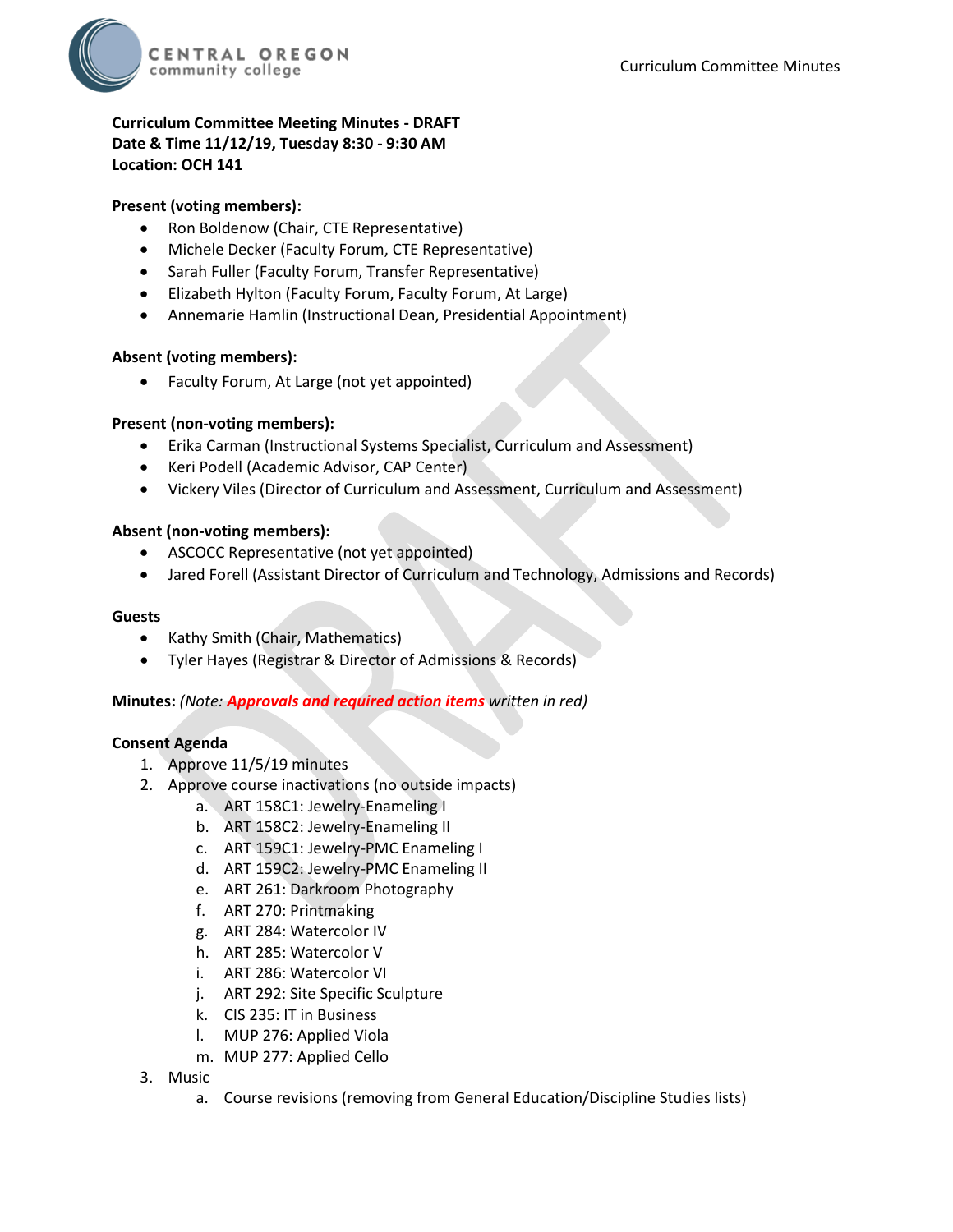

- i. MUS 211: Music Theory IIA
- ii. MUS 212: Music Theory IIB
- iii. MUS 213: Music Theory IIC
- 4. Second Readings
	- a. Business Administration
		- i. Program revisions
			- 1. 5169: Business Administration: Management AASO
		- ii. Course revisions
			- 1. BA 101: Intro to Business
		- iii. Course inactivations
			- 1. BA 286: Managing Business Processes
- **5. Liz Hylton motioned to approve the consent agenda and Sara Fuller seconded the motion. The motion was unanimously approved.**

#### **New Business**

- 1. Math sequence curriculum changes
	- a. Kathy Smith gave an overview of the proposed math curriculum changes before the committee officially reviews the proposals.
	- b. The math department's goal is to shorten the pathway for the math sequence at COCC. Shortening the pathway is happening on a national level. Currently, if a student starts at MTH 010 it will take them almost two years to complete MTH 111.
	- c. Summary of proposed changes.
		- i. Most math courses are going to continue to have recommended preparation, not prerequisites.
		- ii. MTH 010 and MTH 020 will be inactivated and replaced with new course MTH 015.
		- iii. MTH 031 will be inactivated.
		- iv. MTH 058 will be inactivated.
		- v. MTH 060 is staying the same.
		- vi. MTH 065 and MTH 095 will be combined into a newly revised MTH 095. The Math department is piloting this now. MTH 065 is not going to be inactivated incase the pilot does not go as planned.
		- vii. MTH 098 will be revised.
		- viii. MTH 085 and MTH 086 will be inactivated and replaced with new course MTH 102.
		- ix. AH 105 is a new CTE math course that will be taught beginning spring 2020.
		- x. BA 104 is staying the same.
			- 1. BA 104 can be counted as a CTE courses within the AAOT. 12 credits of the AAOT can be CTE.
		- xi. CUL 090 is being renumbered to CUL 104.
- 2. Math placement levels
	- a. Student are currently placed into a course or several courses. Ex: "Placed in MTH 060/MTH 085/CUL 090". The current model is confusing to students because they think they have to take all three courses. Also, there will be more courses to choose from after the related instruction work is complete. The student-facing placement description in Bobcat Web is limited to 30 characters. The character limit is a Banner limitation that cannot be changed.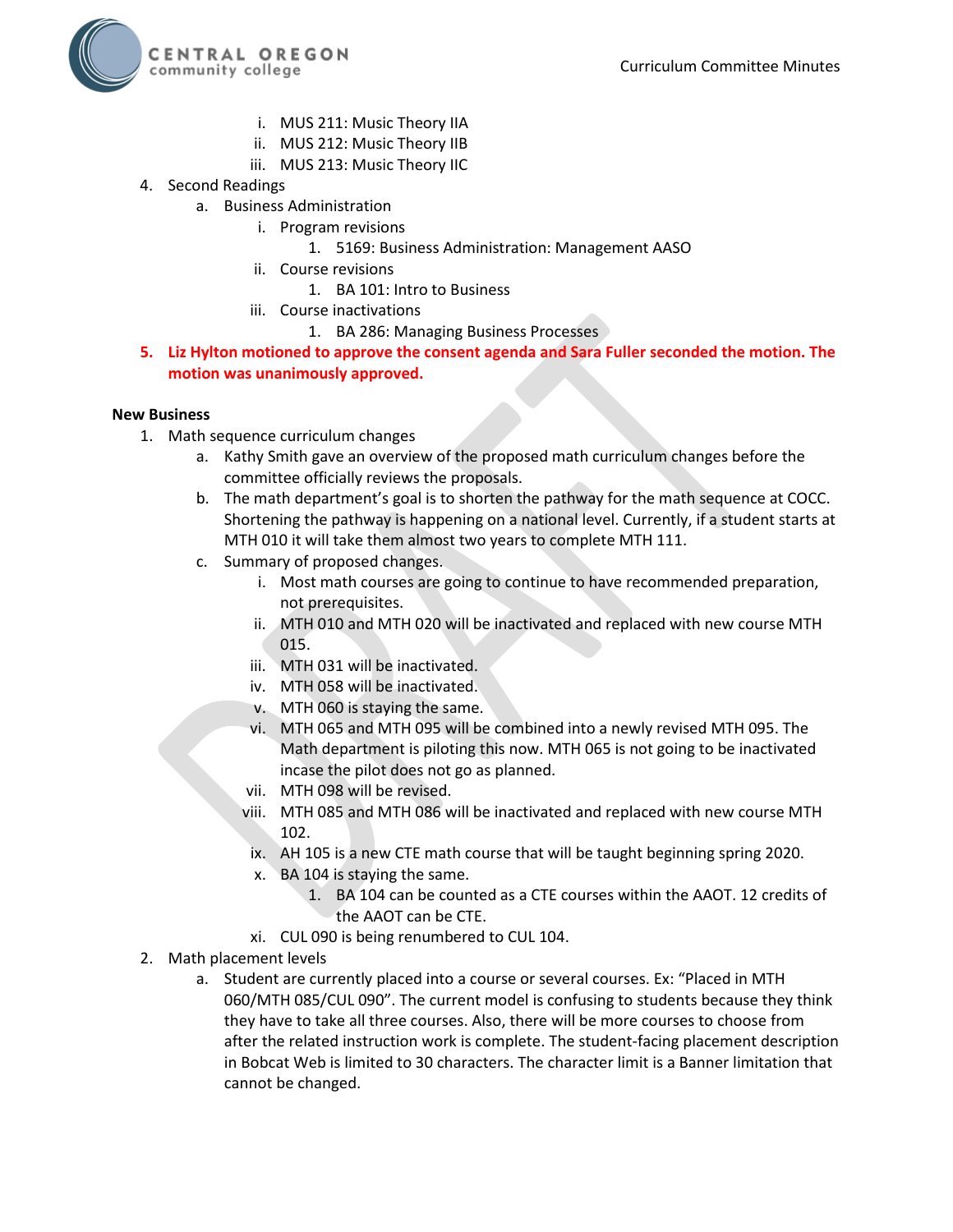

- b. COCC staff, led by the FYE department, are working to move to placement levels beginning fall 2020. Students will be placed into a level ("Placed: Math level 045") instead of a course(s) ("Placed in MTH 060/MTH 085/CUL 090"). The new placement level statement in Bobcat Web can link to a webpage, which will have details on which course students should take based on whether they are stem, non-stem or CTE.
- c. Comment: The numbering system is not intuitive.
	- i. Why is there a large gap between placement level numbers? Faculty may think the large gap in the numbering system has to do with skill level.
	- ii. The numbering system was created as an internal coding system. The numbers are to assign a level and do not have value and are not associated with a skill level.
- 3. Related instruction update
	- a. Today (11/12/19) is the deadline for faculty to propose courses to a related instruction category (communication, computation, human relations). The related instruction taskforce will review the proposals tomorrow (11/13/19). We will have the complete related instruction list after the taskforce reviews the remaining proposals.

# **Adjourn:** 9:27 a.m. **Next Meeting:** Tuesday, November 19, 2019—OCH 141 at 8:30 a.m.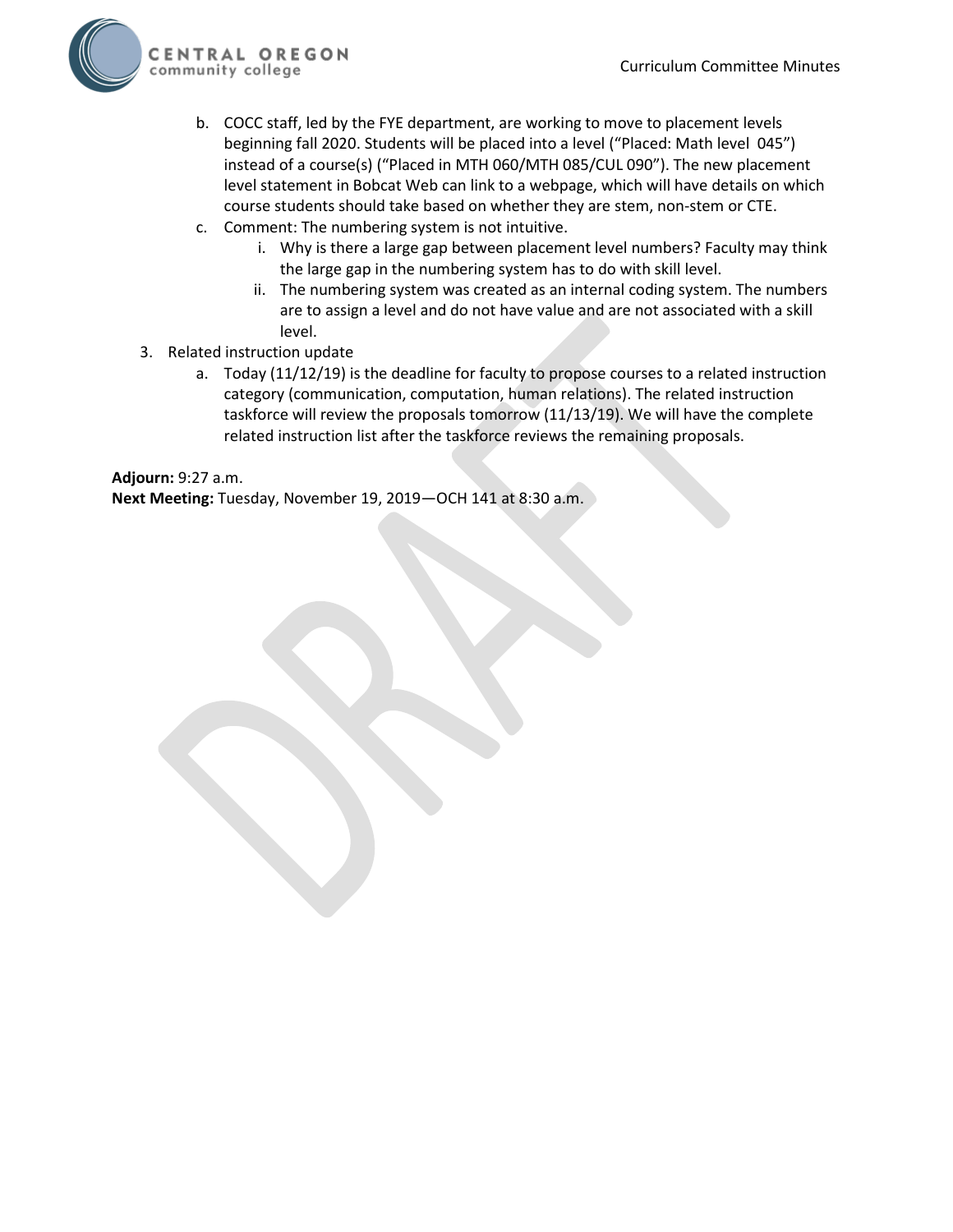

**Name: Betsy Julian** 

Date: 11/12/2019

**Department**: \_\_\_\_\_\_\_\_\_\_\_\_\_\_\_\_\_\_\_\_\_\_\_\_\_\_\_\_\_\_\_\_\_\_\_\_\_\_\_\_\_\_\_\_\_\_\_\_\_\_\_\_\_\_\_\_\_\_\_\_\_\_\_\_\_\_\_\_\_\_\_\_\_\_\_\_\_\_\_\_\_\_\_\_\_\_\_\_\_\_\_\_\_\_\_\_\_\_\_\_\_ Instruction

**COCC Contact Information:** \_\_\_\_\_\_\_\_\_\_\_\_\_\_\_\_\_\_\_\_\_\_\_\_\_\_\_\_\_\_\_\_\_\_\_\_\_\_\_\_\_\_\_\_\_\_\_\_\_\_\_\_\_\_\_\_\_\_\_ bjulian@cocc.edu

Use the instructions for this document to complete your presentation checklist; then e-mail your completed presentation checklist (*not* the instructions) to the Academic Affairs chair by his or her specified deadline. **Please note:** If an item listed is not relevant to your specific presentation to Academic Affairs, please mark as **N/A**. Use as many pages as necessary.

## **PROPOSAL OVERVIEW**

Academic Affairs created a work group to develop an Academic Master Plan for 2019-22. After reviewing ideas submitted during Strategic Planning Summits, goals and needs defined in Academic Program Reviews, and soliciting new ideas from faculty and staff, the work group developed a proposed Academic Master Plan (AMP) which is proposed here for approval.

### **TYPE OF AGENDA ITEM**

|                | Information Item (requires approval of AA Chair)                                                                                                  |  |
|----------------|---------------------------------------------------------------------------------------------------------------------------------------------------|--|
| $\blacksquare$ | <b>Action Item</b>                                                                                                                                |  |
|                | Information and committee feedback                                                                                                                |  |
|                | Procedure—revision (Attach current procedure with proposed changes illustrated with track<br>changes)                                             |  |
|                | Procedure-new                                                                                                                                     |  |
|                |                                                                                                                                                   |  |
|                | Policy—revision (Attach current policy with proposed changes illustrated with track changes)<br>Policy-new<br>Identify suggested location in GPM: |  |
|                | New academic program (Complete only items #1 and #2 on this form and attach stage 2<br>document.)                                                 |  |
|                | Other: approve 2019-22 Academic Master Plan                                                                                                       |  |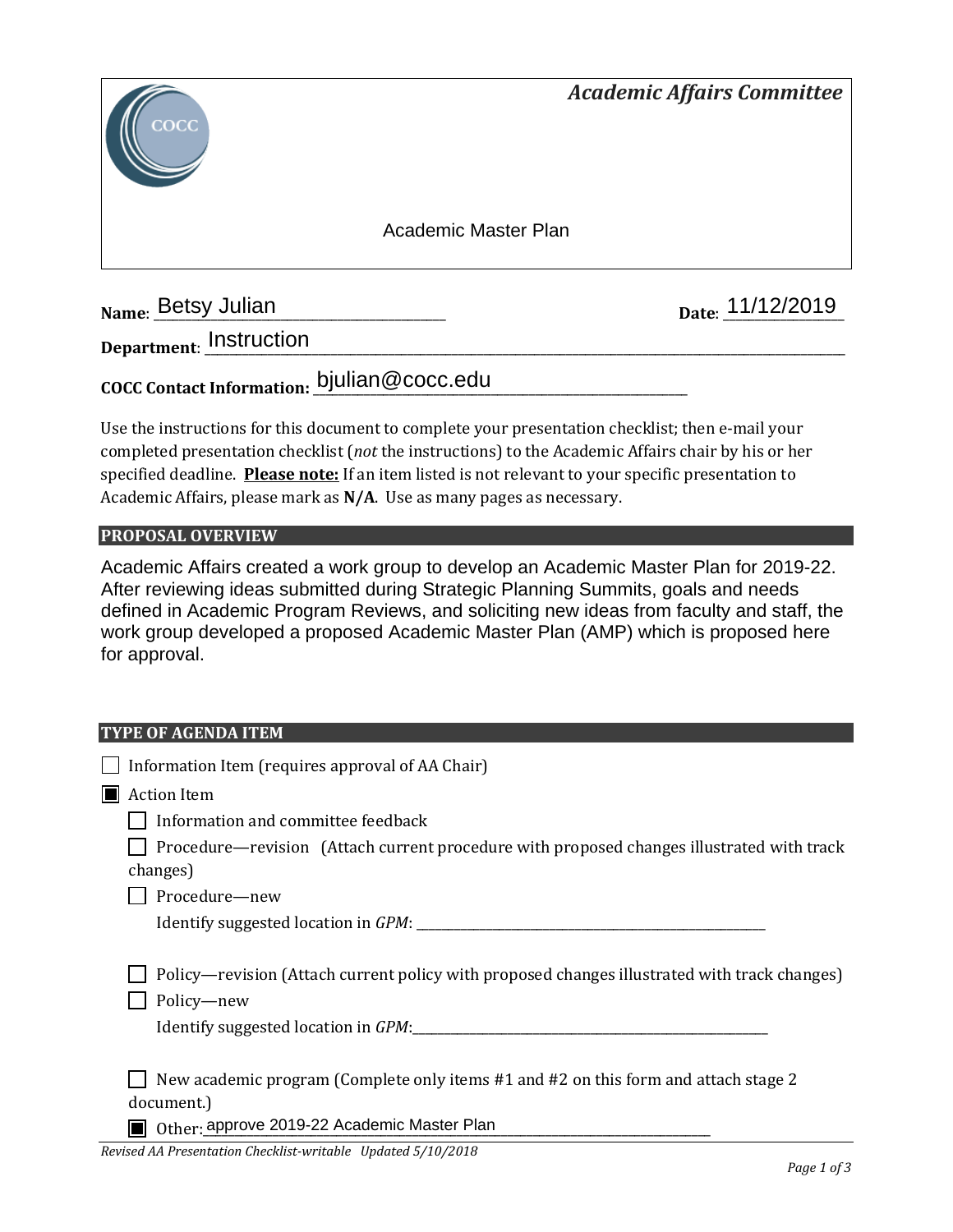## **BUDGET**

unknown. The 2019-22 AMP is structured around the COCC Strategic Plan, so many of the initiatives should be eligible for Strategic Initiative funding. Some do not require additional monetary investment.

## **INSTRUCTIONAL REQUIREMENTS**

variable. All areas of Instruction should be affected in some way; utilizing this plan to guide their activities over the next 3 years.

# **OPERATIONAL NEEDS, CURRENT AND FUTURE**

variable. All areas of Instruction should be affected in some way; utilizing this plan to guide their activities over the next 3 years.

## **STUDENT IMPACT**

Students will be impacted by the activities in the new AMP.

# **ANTICIPATED IMPLEMENTATION TIMELINE**

AMP will go into effect immediately.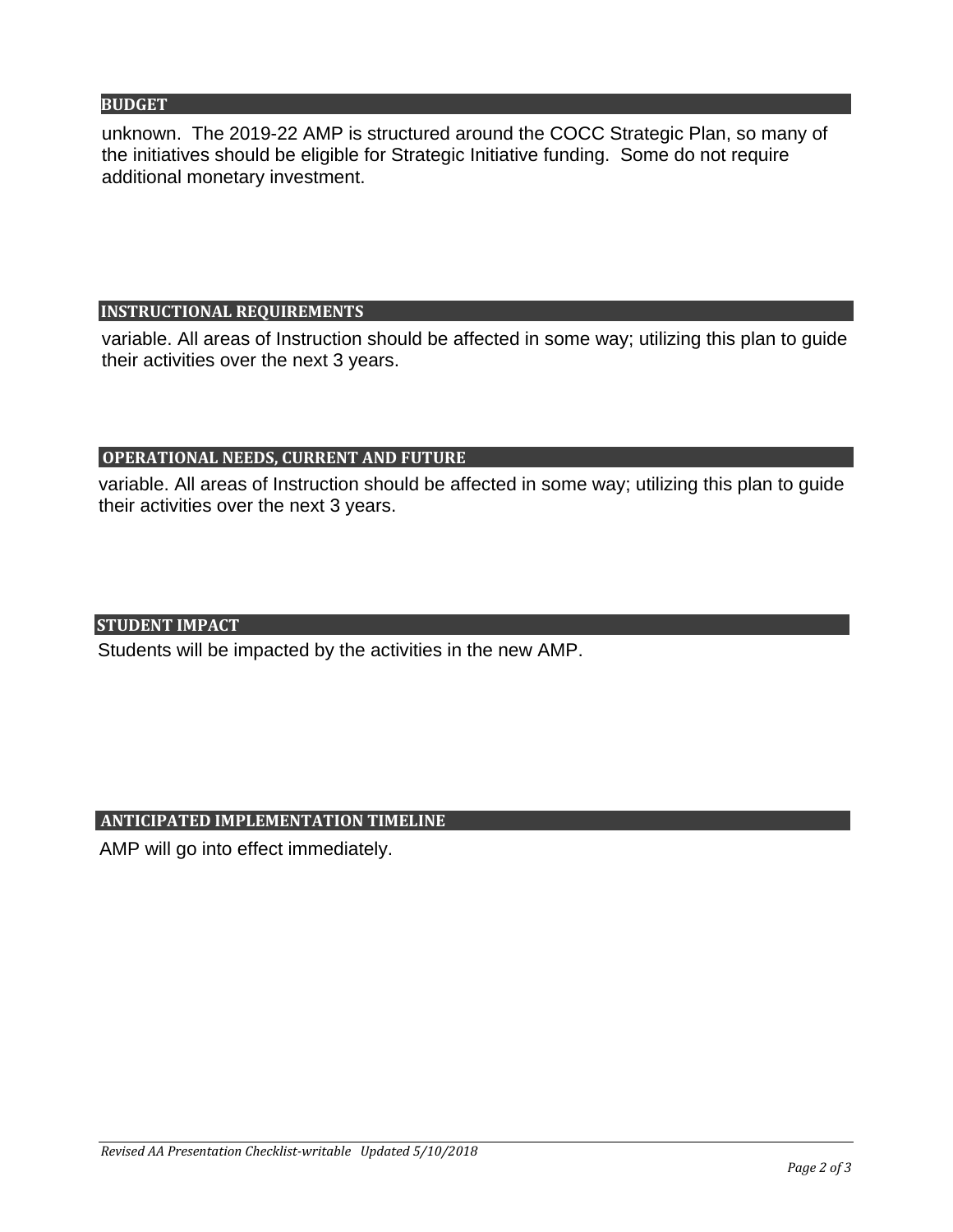# **2019-22 Academic Master Plan**

# **DRAFT**

# **Student Success:**

#### **Goal Statement:**

Provide resources and support to facilitate student persistence and educational goal achievement.

### **Goal Intention:**

Many students who come to COCC leave before reaching their declared educational goal. COCC will proactively guide students to define goals, and will provide resources and support to achieve them. This will result in a measurable improvement in overall persistence and completion.

- **Increase PT faculty professional development opportunities at COCC to increase their engagement with the College and encourage them to employ practices that increase student engagement, access, and success.** (Relates to SS-1)
- **Expand the use of Open Education Resources or other no or low-cost materials across the curriculum to increase equity and access for all students.** (Relates to SS-3)
- **Provide course development support for online courses including access to technology resources that enhance teaching quality and the online student experience (videos; increase licenses).** (Relates to SS-1)
- **Increase integration of ABS with credit programs.** (Relates to SS-2)
- **Advance improvement to teaching and learning as a result of program and degree level outcomes assessment.** (Relates to SS-1)

# **Student Experience:**

### **Goal Statement:**

Provide core academic offerings and student support at all campuses and online.

### **Goal Intention:**

Access to core academic offerings and services is limited and inconsistent. COCC will provide core academic offerings and student support services in a coordinated, intentional and predictable way to increase equity in the academic experience online and at all campuses.

- **Develop online degrees and certificates as appropriate to meet student demand.** (Relates to SE-2)
- **Continue to improve access to course offerings and effectiveness of course scheduling at the northern campuses to assist student degree completion.** (Relates to SE-2)
- **Promote the principles of Universal Design for all materials.** (Relates to SE-3)